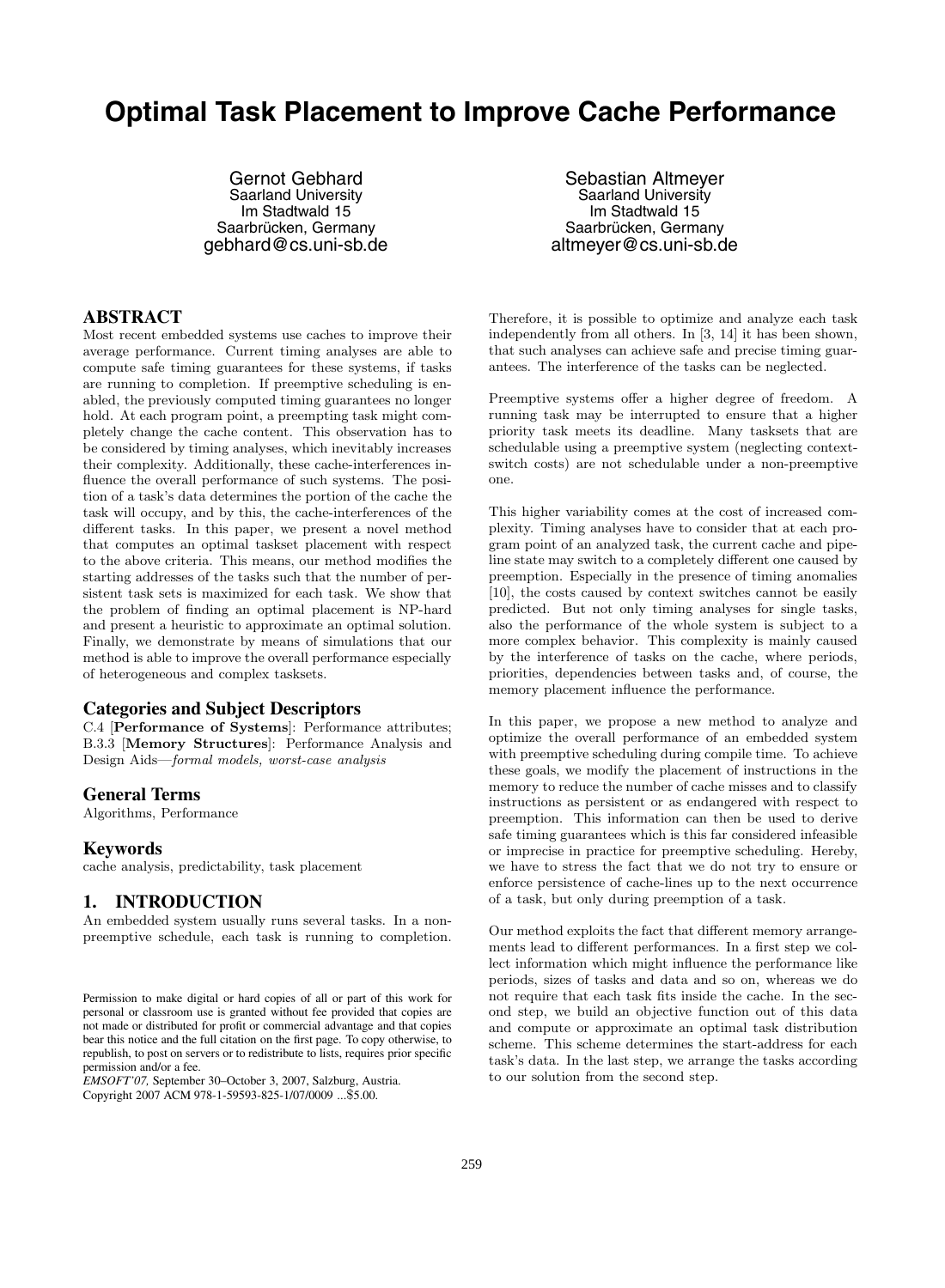The code remains untouched, our approach only modifies the absolute positions in memory and herewith the positions in cache. The optimization function gives us the means to define cache-blocks of hard real-time tasks as more important than those of soft real-time tasks. Since we are completely aware of the cache behavior, we can a priori determine, which cache blocks are persistent during one run of a task and which cache blocks are not. Hereby precise timing analysis with respect to preemption becomes a reachable goal.

The remainder of this paper is structured as follows. Section 2 discusses related work. After demonstrating the influence of different task placements and introducing our assumptions about the used system and taskset in Section 3, we describe our task placement method in detail in Section 4. Section 5 evaluates our approach by means of simulations. Finally, Section 6 concludes this paper.

# **2. RELATED WORK**

The problem to handle cache-interferences within a preemptive systems has been addressed by several authors with very diverse approaches. Targeting the problem of timing guarantees we have to mention the cache-partitioning approach by Mueller [8], the combined timing and scheduling analysis by Schneider [12] and the analysis of useful cache blocks to compute context-switch costs by Lee et al. [6].

In [8] Mueller proposed a simple method to avoid interferences of tasks on the cache by assigning each task a small segment of the cache to work with. Although there is no interference on the cache, the performance of each task will suffer by the strongly decreased available cache size. Additional branches have to be added and for data arrays, a wrapper function has to be applied. This implies significant code changes, which again in addition to the increased number of cache misses impairs the performance. Other approaches like [15] concerning cache partitioning exhibit mainly the same disadvantages.

Schneider [12] proposes a combined scheduling and timing analysis. This analysis assumes preemption at each program point to compute safe results. However, just because preemption is assumed everywhere, the analysis roughly overestimates a task's worst case execution time.

In [6] Lee et al. determine useful cache blocks to compute context switching costs. Their approach computes for each program point those cache-sets that may be accessed later and that could be evicted by an preempting task. The costs that arise from a context switch are then the time needed to reload these cache-blocks. In the presence of timing anomalies however, this approach must be considered unsafe.

For the optimization of the overall performance, we have to mention two approaches:

Suh et al. [13] set up an analytical cache model to analyze and optimize the cache-miss behavior of task sets. Given a round-robin schedule, cache-miss-rate curves for each task and the cache size, the authors are able to predict the overall cache-miss rate. Additionally, they show how their analytical cache model can be used to dynamically partition the

cache. To optimize the overall cache-miss rate, the scheduler assigns cache blocks to tasks and dynamically decides to lock or unlock them, depending on the tasks cache-missrate curves. This approach differs from our by the use of dynamic partitioning and cache locking. Additionally, we are not restricted to a specific scheduler.

Banakar et al. [1] propose to exploit the scratchpad memory of an embedded system. The basic idea is not to rely on the cache and store frequent data in the scratchpad memory. In this fashion, the authors manage to avoid the eviction of important data, but are forced to modify the code. The authors do not address systems with preemptive scheduling. This approach is out of scope for this paper, because it forms a complete alternative to caches.

The next approach copes with a different problem but is nevertheless strongly related to our work.

In [4] Gloy et al. propose a procedure placement algorithm that minimizes the instruction cache conflicts of a single task. Their algorithm optimizes a task by means of the cache configuration, the sizes of the procedures and program traces. The program traces are used to infer conflicts between procedures of the task to optimize. The presented algorithm is designed to cope with direct-mapped caches only, but the authors provide an extension to two-way setassociative caches that use the LRU replacement policy.

Guillon et al. [5] have improved the heuristic presented in [4]. The authors found that minimizing cache conflicts by maximizing the overlap between procedures does on average not contribute to reduce cache conflicts. Making the algorithm of Gloy et al. sensitive to code size expansion, the authors manage to achieve very good results with a minimal code size expansion. However, the improved algorithm only copes with direct-mapped instruction caches.

The main difference is of course the target itself; we aim to optimize and analyze whole task sets instead of a single task only. The optimization of single tasks is again only valid for non-preemptive systems. For several reasons, we cannot adopt the former approach directly to our target: the interaction between tasks is highly dynamic. Therefore a few traces are not sufficient to capture enough data for a preemptive system. Also the analysis of endangered or persistent cache sets has not been treated sufficiently to be used for timing analyses. Finally our method is not restricted to a specific type of cache or replacement policy.

# **3. BASICS**

Before introducing our method in Section 4, we explain how the placement of tasks in main memory influences the performance of a taskset. Figure 1 shows a taskset with three tasks, where each task occupies  $n/2$  cache sets. The used cache is a direct-mapped instruction cache with  $n$  sets. The first and the third task have a short period and share their execution via time slicing, whereas the second task has a high period and thus executes very infrequently. Obviously, the second task distribution scheme leads to a much better performance than the first one, where the first task will evict the instructions from the third task whenever control switches and vice versa. The influence of the second task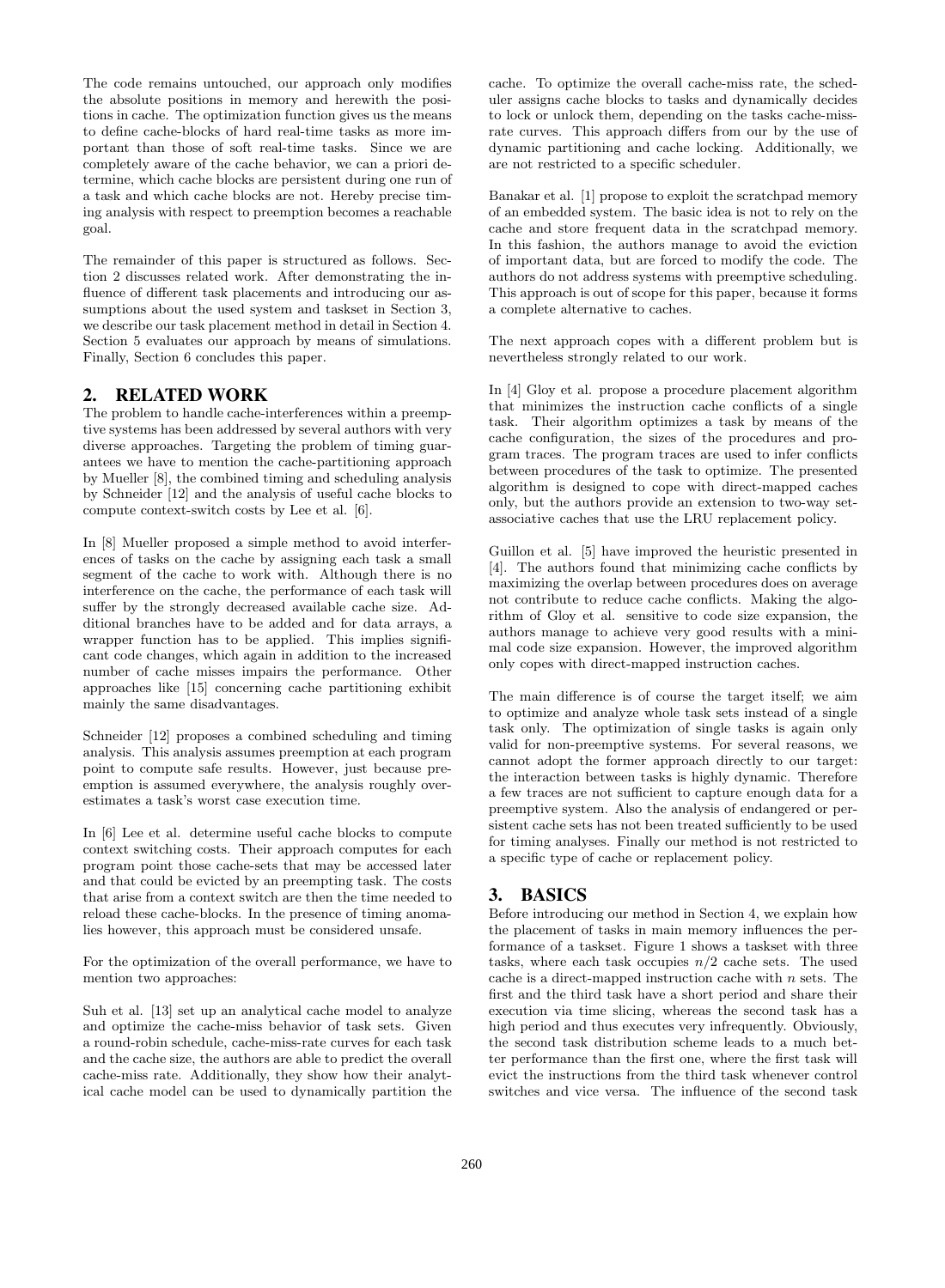

**Figure 1: Two different task distribution schemes.**

can be neglected because it occurs too infrequently. Naturally, this example is very simple and does not represent the common case. Nonetheless, it clearly demonstrates how the task placement influences the overall performance of a taskset.

For the sake of simplicity, we concentrate on instruction caches exclusively and ignore the tasks' data completely. Our method can be extended to data or unified caches, if the tasks do not make use of dynamic data structures. This restriction is acceptable for embedded systems, where memory is a very limited resource.

The following subsection gives an overview of our assumptions concerning the used system and taskset. Afterwards, we identify those factors that influence the performance of a taskset.

# **3.1 Assumptions**

#### *System*

We assume an embedded system with a single processor. The architecture is supposed to possess an instruction cache using any replacement policy. In the following we explain our method by means of the least-recently-used (LRU) replacement policy, which is known to allow static analyses to predict the cache contents best [9]. As noted above, we expect a system with preemptive scheduling. Most importantly, we assume a system without virtual memory. In a system with virtual memory, we are no longer able to assign cache sets to a specific task statically. This assumption is not that restrictive because most time-critical embedded systems do not use virtual memory.

### *Taskset*

Concerning the taskset, we do not have any restrictions. We allow a mixture of hard and soft real-time tasks. The tasks may use shared memory to communicate with each other. We expect the task-interdependencies to be known a priori, i.e. by which tasks each task might be interrupted. Note that, as discussed in Section 5, the structure of the taskset determines how successful our cache-optimization can be.

### **3.2 Cache Performance Factors**

The cache performance is influenced by system and taskset properties, which are discussed below.

#### *System*

On the one hand, the *cache size* is of major importance. The smaller the cache and the more tasks completely fill up the cache, the less chance for optimization exists. However, as the cache sizes are steadily increasing, optimal task placements become more and more important.

On the other hand, the associativity and the replacement policy of the cache have a strong influence on the performance of the system. Both parameters determine how many different accesses are required until a certain cache-block might be evicted from the cache. For instance, if the system uses a direct-mapped cache, two different memory accesses that point to the same cache set are necessary to evict the data of the first access from the cache. If a fourway set associative LRU-cache is used, at least five different accesses to the same set are required to achieve the same effect. The maximum number of accesses that are allowed before a cache-line might be evicted from the cache is the *minimum life span* [9].

#### *Taskset*

The following taskset properties have an effect on the overall performance of the system:

**task size:** needed to identify the sets the task will occupy

- **task period:** the more frequently a task occurs, the more likely it will evict data from other tasks
- **task-interdependencies:** determine which tasks might interrupt other tasks
- **real-time constraints:** soft and hard real-time tasks have to be handled differently

Although there are probably other factors, such as the structure of each task or the cache-miss behavior of a task [13], we only consider the above factors. Most important of the above factors are the task interdependencies. Consider two tasks a and b, where both tasks are mapped to the same cache-sets. If task a cannot preempt task b and vice versa, neither task can evict the other task's cache entries while the other task is running<sup>1</sup>. However, if task  $a$  may preempt task b, task a could evict data of task b from the cache, causing task b to take longer to finish execution.

# **4. TASK PLACEMENT METHOD**

This section we present our method to compute an optimal task distribution scheme. The scheme is optimal with respect to a specific cost function that is defined below. The cost function depends on the cache performance factors we have identified in Section 3.2.

<sup>1</sup>Note that we only aim at keeping cache entries of a task persistent during its execution. We do not care about a task's cache entries after it has run to completion.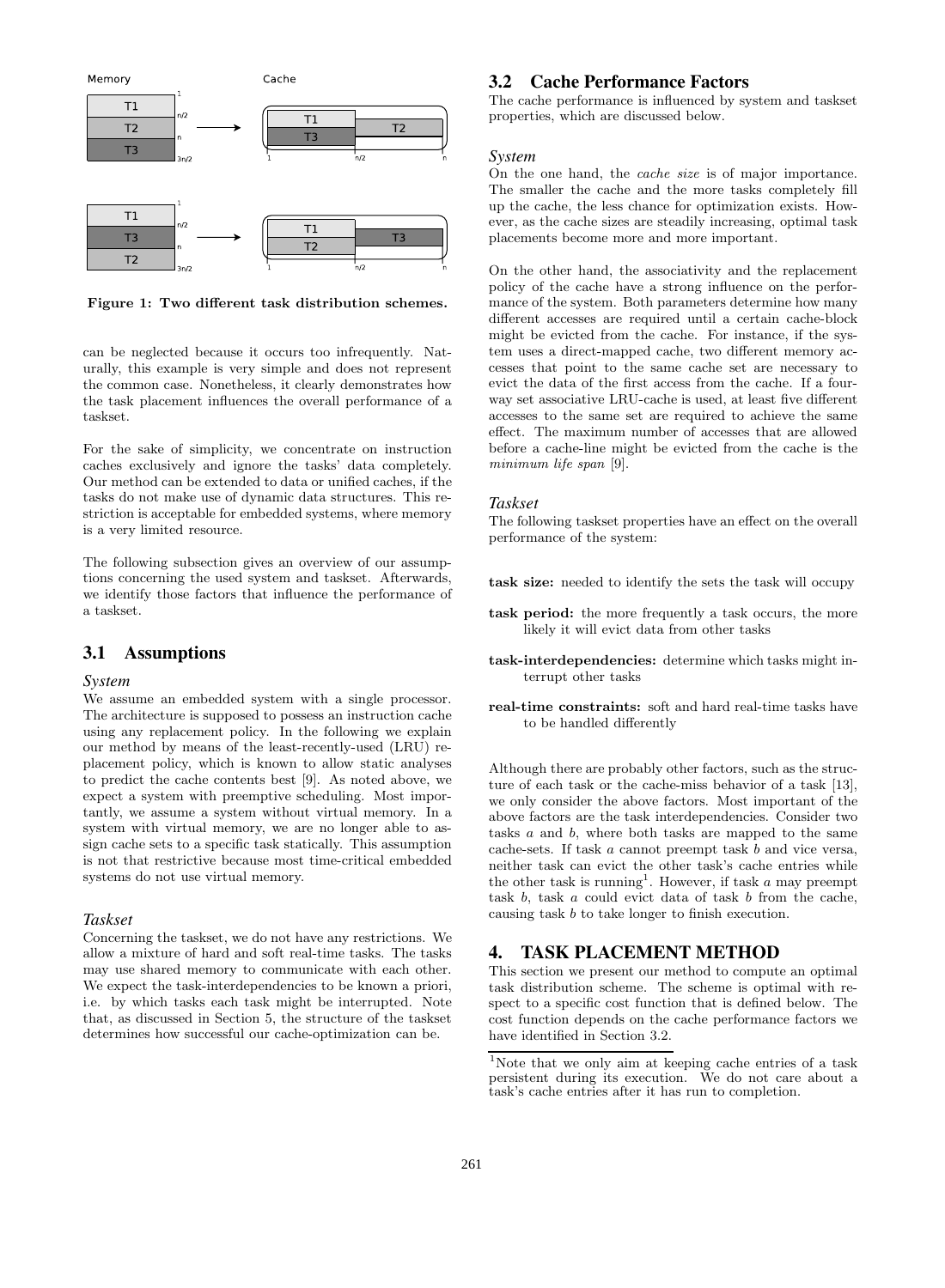In the following, we formally define the input data of our task placement algorithm, which is a simple model of the cache and the task set. Then we introduce a weight function and define the notion of a task placement. A task mapping determines the set a specific task starts at. Finally, we specify the cost function to be minimized.

*Definition 1.* A pair  $C = (m, k) \in \mathbb{N} \times \mathbb{N}$  is a *cache configuration*, where m is the cache size (i.e. the number of cache sets) and  $k$  is the minimum life span of the cache's replacement policy (see Section 3.2).

*Definition 2.* A *taskset* with  $n \in \mathbb{N}$  tasks is a set of tasks  $T = \{\tau_1, \ldots, \tau_n\}$ . The subset  $T_{soft} \subseteq T$  denotes the soft real-time tasks of T. The *size* of task  $\tau_i$  is denoted by  $S(\tau_i)$ , the *period* of task  $\tau_i$  is written as  $P(\tau_i)$ . The size of a task determines the number of cache sets the task will occupy after it is completely loaded into the cache.

*Definition 3.* For a given taskset T, a *task interdependency relation* is a reflexive, binary relation  $\vdash \subseteq T \times T$ .

Let  $\tau_i$  and  $\tau_j$  be two arbitrary tasks. The statement  $\tau_i \vdash \tau_j$ holds, iff the task  $\tau_i$  might interrupt the task  $\tau_j$  during its execution and thus possibly evict cache entries belonging to  $\tau_j$  from the cache. For this reason, task interdependency relations are reflexive (i.e.  $\tau \vdash \tau$  for each  $\tau \in T$ ), because a task could evict itself from the cache. This self-eviction might happen, if a task does not fit entirely inside the cache.

The task interdependency relation is used to reflect dependencies between tasks. Without this information, it must be assumed that each task can be interrupted by each other task. This, however is not true in most systems. So, for instance, if the scheduler uses static priorities, a task can only interrupt tasks with lower priorities. A second source for dependencies between tasks are communication methods or semaphores. A dependency can also be part of the task specification, where a certain task must finish before another one can start. In this case, none of these two tasks might interrupt the other. Usually, a precedence or dependency graph describes such relations. Since these dependencies are part of the specification of the system, the user has to provide the task interdependency relation defined above.

In the following, let  $C=\left(m,k\right)$  be a cache configuration,  $T$  a taskset with  $n$  tasks and  $\vdash$  a task interdependency relation.

We now assign an integer cost to each task. The weight of a task reflects how expensive it is to interrupt that task.<sup>2</sup> The weight function should assign to each task a weight that is inversely proportional to the task's period. Apart from that, the weight function should treat hard real-time tasks differently. The function is supposed to assign each hard real-time task a weight larger then the weight of every soft real-time task, to indicate that interrupting a hard realtime task and possibly evicting part of task's cache entries is the worst thing that can happen.



**Figure 2: Shows a 16kb cache and three different tasks with different sizes. Each task starts at the same cache set.**

We found that the following weight function satisfies the above requirements:

$$
W: T \mapsto \mathbb{N},
$$
  
\n
$$
W(\tau) = \begin{cases} \left[ \frac{\max_{i=0}^{n} P(\tau_i)}{P(\tau)} \right] & \text{if } \tau \in T_{soft} \\ H \in \mathbb{N} & \text{otherwise} \end{cases}
$$

where  $H \gg W(\tau)$  for each  $\tau \in T_{soft}$ .

Although other weight functions are possible, we have seen during testing that this function produces satisfactory results.

Next, we formally define a task placement, which determines to which cache sets a task will be mapped. A task placement additionally defines how often a task will occupy a certain set. Figure 2 clearly shows how the size of a task and its placement in memory affect how often the task will occupy certain cache sets. Using this information, we can then compute the number of conflicts between two tasks.

*Definition 4.* A function  $M: T \mapsto \{1, \ldots, m\}$  is a task *placement* of the taskset T. The  $M(\tau_i)$  denotes the set, task  $\tau_i$  starts at. For simplicity, we restrict the mapping such that  $M(\tau_1) = 1^{3}$ 

The function  $occ : (T \mapsto \mathbb{N}) \times T \times \mathbb{N} \mapsto \mathbb{N}$  computes for a given task placement how often a task occupies a certain set (see Figure 2).

Before we can define the cost function, we need to determine the number of conflicts for a given task  $\tau$  and cache set i. This value measures how threatened a task's cache entry actually is. Our task placement method aims at minimizing the threat to all cache sets and thus at increasing persistence of cached data.

The number of conflicts at the set  $i$  is determined by how often the tasks preempting the task  $\tau$  occupy this set, but only if  $\tau$  occupies that set itself (i.e.,  $occ(M, \tau, i) > 0$ ). Otherwise, the conflicts for the task  $\tau$  at the set *i* are zero. For a

 $2A$  weight function models the performance of the task set on the cache. It can only approximately reflect the true performance.

<sup>3</sup>Although, we slightly restrict the solution set, we only remove redundant information. The naming of the sets does not affect the possible solutions.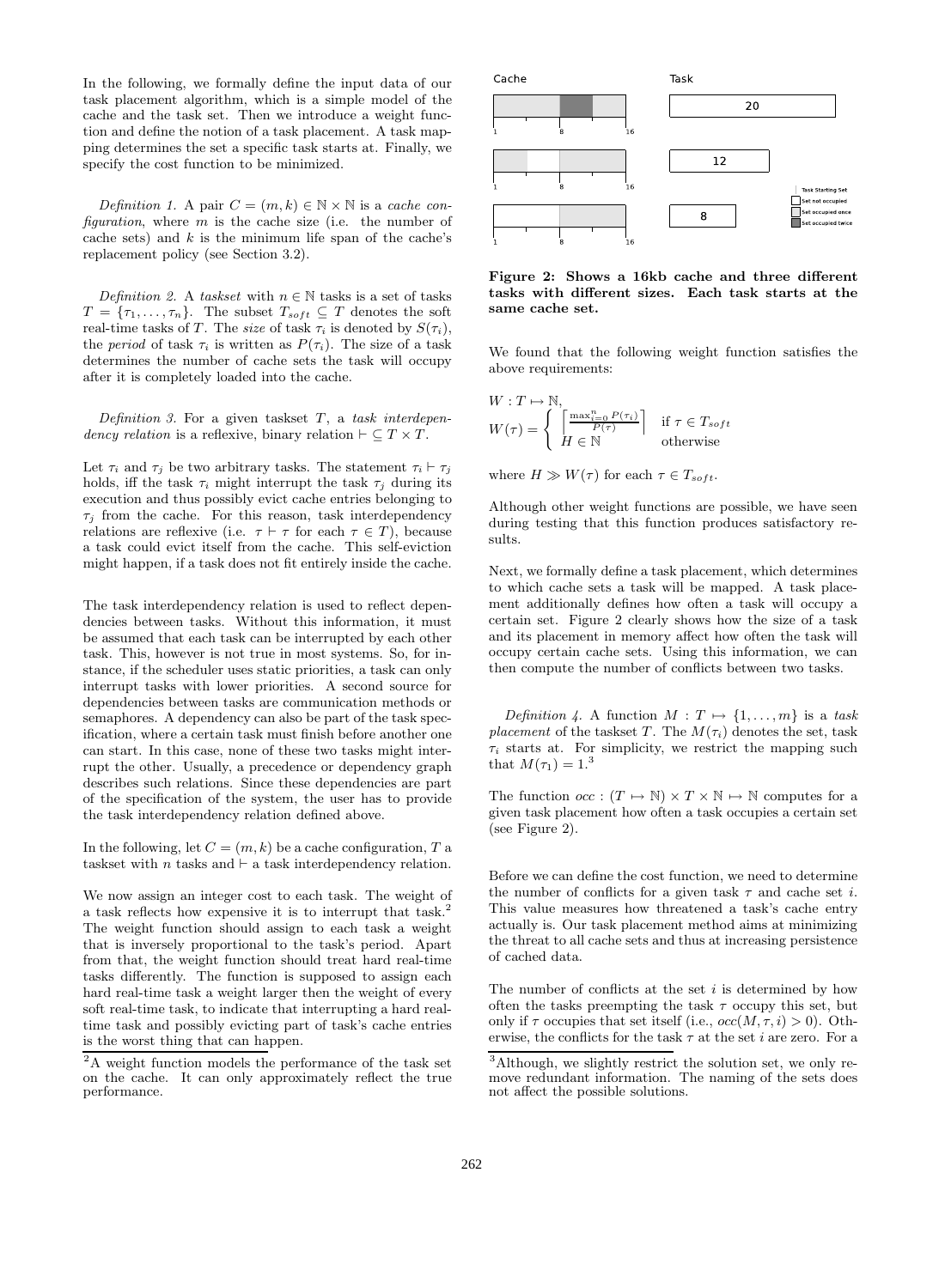given task placement  $M$ , we compute the number of conflicts as follows:

$$
conf: (T \mapsto \mathbb{N}) \times T \times \mathbb{N} \mapsto \mathbb{N},
$$
  
\n
$$
conf(M, \tau, i) = \begin{cases} \sum_{\kappa \vdash \tau} occ(M, \kappa, i) & \text{if } occ(M, \tau, i) > 0 \\ 0 & \text{otherwise} \end{cases}
$$

With the number of conflicts known for each task and set, we can finally specify the cost function in respect of which we are going to optimize the task placement. At this point, the minimum life span of the used replacement policy comes into play. If the number of conflicts at a cache set for a given task is less then or equal to the minimum life span of a cache entry, the data of that task will not be evicted from that cache set. Thus, only those sets contribute to the costs of a task placement whose number of conflicts exceeds the minimum life span.

We compute the costs of a task mapping  $M$  as follows:

costs: 
$$
(T \mapsto N) \mapsto N
$$
,  
costs $(M) = \sum_{i=1}^{n} W(\tau_i) \left( \sum_{j=1}^{m} \max(conf(M, \tau_i, j) - k, 0) \right)$ 

The cost function is designed to reflect the true performance of a task placement. This means that for two placements  $M_1$ and  $M_2$  with  $costs(M_1) < costs(M_2)$  the task placement  $M_1$ should outperform  $M_2$ .

In the following section we describe two approaches to find a task placement M such that  $costs(M)$  is minimal. In Section 4.1.1 we describe how an optimal solution can be found, by encoding the above cost function as an integer linear program (ILP). In Section 4.2.2 we discuss a simulated annealing approach, which solves a relaxed optimization problem, that is capable of finding a (near-)optimal solution much faster than an ILP solver. Additionally, we prove that both optimization problems introduced below are NP-hard.

#### **4.1 Optimization Problem**

The problem to solve is to find a task mapping  $M$  such that  $costs(M)$  is minimal. We will denote it with the abbreviation TPP. In our first approach we used integer linear programming to solve this problem.

#### *4.1.1 ILP Formulation*

For the ILP formulation, we require two types of variables:  $st_{i,j}$  and  $o_{i,j}$ . These variables can take the following values:

$$
st_{i,j} \left\{ \begin{array}{ll} 1 & \text{if } \tau_i \text{ starts at the } j\text{-th cache set} \\ 0 & \text{otherwise} \end{array} \right.
$$

and

 $o_{i,j} = n \in \mathbb{N}$ , where  $\tau_i$  occupies the *j*-th set *n* times

The variables  $st_{i,j}$  can be binary variables, whereas  $o_{i,j}$  must be integer variables. The latter condition is required, because a task might occupy a set several times increasing the threat to that cache set, if the task size (in terms of cache sets) is larger than the number of cache sets (i.e.,  $S(i) > m$ ).

Using these two variable types, we define the following constraints the ILP has to obey:

• Each task  $i$  has exactly one starting position:

$$
\sum_{j=1}^{m} st_{i,j} = 1
$$
 (1)

• The task  $i$  occupies the  $j$ -th set, iff it starts at most  $S(i)$  sets ahead of the j-th set (remember that  $S(i)$ denotes the size of task  $i$ :

$$
o_{i,j} = \sum_{j'=j-S(i)+1}^{j} st_{i,(j' \mod m)}
$$
 (2)

To complete the ILP formulation, we require two additional types of variables:  $c_{i,j}$  and  $c'_{i,j}$ . The variables  $c_{i,j}$  count the number of conflicts for the task  $\tau_i$  at the j-th set (see above), whereas the variables  $c'_{i,j}$  only count the number of conflicts that exceed the minimal life span  $k$  of the cache's replacement policy. To count the number of conflicts, we define the following constraints:

$$
c_{i,j} \ge 0 \tag{3}
$$

$$
c_{i,j} \ge -B(1 - \sum_{j'=j-S(i)+1}^{j} st_{i,(j' \mod m)}) + \sum_{\tau_{i'} \vdash \tau_i} o_{i',j} \quad (4)
$$

where  $B \in \mathbb{N}$  is a very large number.

The first inequality ensures that the number of conflicts is always positive. The second inequality is more complex: The latter sum simply sums over all tasks that might conflict with the task  $\tau_i$  and counts how often those tasks occupy the j-th set. The first sum makes sure that  $c_{i,j}$  is only positive if the task  $\tau_i$  actually occupies the j-th set.<sup>4</sup> So, both constraints force  $c_{i,j}$  to 0, if the task  $\tau_i$  does not occupy the j-th set.

As mentioned above, the variables  $c'_{i,j}$  only count the number of conflicts that exceed the minimum life span. We achieve this behavior with the following constraints:

$$
c'_{i,j} \ge 0 \tag{5}
$$

$$
c'_{i,j} \ge c_{i,j} - k \tag{6}
$$

where  $k$  is the minimum life span of the cache's replacement policy.

 $4$ To do so, we have to choose  $B$  to be at least the highest possible number of conflicts for a task.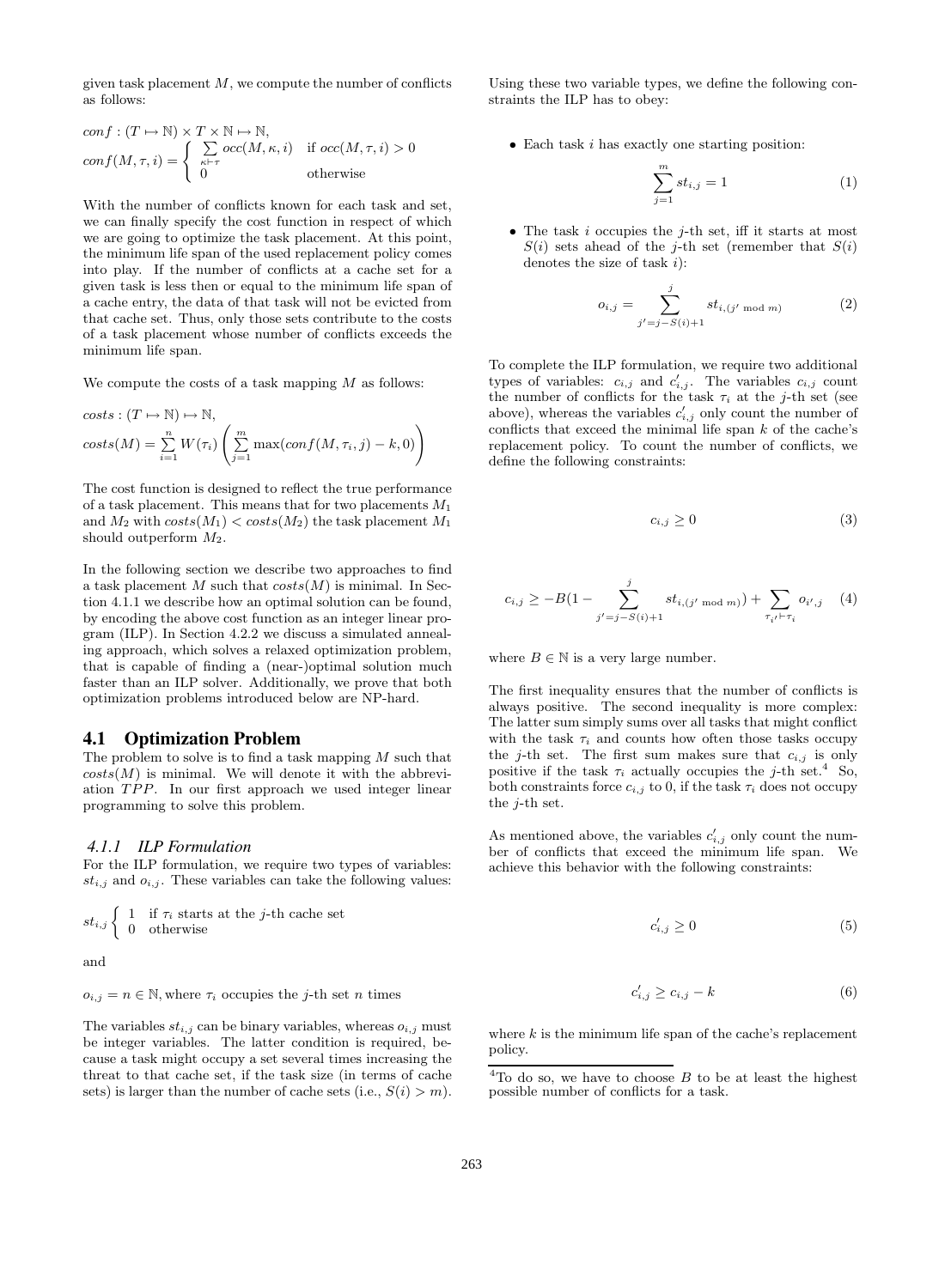In the last step, we have to define the objective function of the ILP. The objective function is simply the sum over the number of conflicts multiplied with the weight assigned to each task:

$$
obj: \min \sum_{i=1}^n W(\tau_i) (\sum_{j=1}^m c'_{i,j})
$$

### *4.1.2 Complexity Analysis*

In this subsection, we discuss the complexity of the ILP formulation and of the optimization problem in general.

*Complexity of the ILP.* The main indicators for the complexity of the ILP are naturally the number of variables and constraints. For each task and cache set exist the variables  $st_{i,j}, o_{i,j}, c_{i,j}.$  Thus, the total number of variables is  $4nm$ .

Table 1 list the number of constraints of each type. The total sum is  $5nm + n$ .

| Constraint | Number           |
|------------|------------------|
| (1)        | $\boldsymbol{n}$ |
| (2)        | nm               |
| (3)        | nm               |
| (4)        | nm               |
| (5)        | nm               |
| (6)        | nm               |

#### **Table 1: Type of constraint and corresponding number of used constraints.**

Although the total number of constraints and variables are in  $\Theta(nm)$ , the complexity of ILP grows too fast to be suitable for large task sets and caches. Instead, only small taskset can be solved within acceptable time using this approach. The complexity of the ILP however is not caused by formulation but is rather an inherent problem of TPP.

### *Complexity of the Optimization Problem*

Theorem 1. *The optimization problem* TPP *as introduced above is NP-complete.*

Guillon et al. have shown the NP-completeness of a similar problem: computing a procedure placement that is optimal with respect to the number of cache misses when using a direct-mapped cache [5]. Although we handle different types of caches with arbitrary replacement policies and tasks with preemption instead of procedures, we can easily adapt the proof. Therefore we only provide a short proof sketch. For the detailed proof, we refer to Appendix 1 of [5].

PROOF. To prove that  $TPP$  is NP-complete, we have to show that  $TPP \in NP$  and that  $TPP$  is NP-hard.

### $TPP \in NP$  :

The statement directly follows by the construction of the cost function. The cost function and therefore the check for a given solution can be computed within polynomial time.

#### TPP is NP-hard:

To proof this claim, we have to reduce an NP-complete problem to TPP. For this purpose, we use k-colorability. The



Task Interdependency Relation



**Figure 3: Optimal placement of four tasks for a direct-mapped cache comprising** n **sets with respect to the given task interdependency relation. Each of the tasks occupies half of the cache.**

k-colorability of a graph  $G = (V, E)$  can be reduced to an instance of  $TPP$  as follows: each vertex  $V$  of the graph represents one task with the length of one set and a weight of one. The conflict graph equals the original graph G. The cache has k sets and a minimal life span of 1. Each set of the cache represents one color and no two neighbored tasks are allowed to map to the same set. Therefore, if the task set can be mapped to the sets with zero costs then the graph can be colored using k different colors.  $\Box$ 

#### *4.1.3 Remarks*

We have not yet mentioned the problem of code size expansion. The starting points of the different tasks are only given modulo the cache size. So we first have to provide an algorithm that merges the data into one block. Such an algorithm was presented in [4] and [5]. In some cases, it is not possible to merge the tasks to a continuous memory block. In these cases, our method introduces empty spaces between the tasks. However, during our tests we have never encountered a task set where the best result could not be merged to a continuous block.

Figure 3 shows the smallest example for a direct-mapped cache, where a task placement with empty spaces in-between leads to smaller costs than a continuous placement. An optimal placement is achieved, if the three tasks T1, T2 and T3 are mapped to different cache sets than the task T4. Because T1, T2 and T3 do not interrupt each other, it is uncritical to force them to the same cache sets.

So far, we have not identified sufficient conditions under which leaving memory unoccupied leads to optimal results.

Both the code size expansion and the complexity of TPP led us to study a second approach. In practice, the ILP can only be used for small task sets and caches. So, ILP should only be used if the best solution is required. A best-effort approach is often sufficient.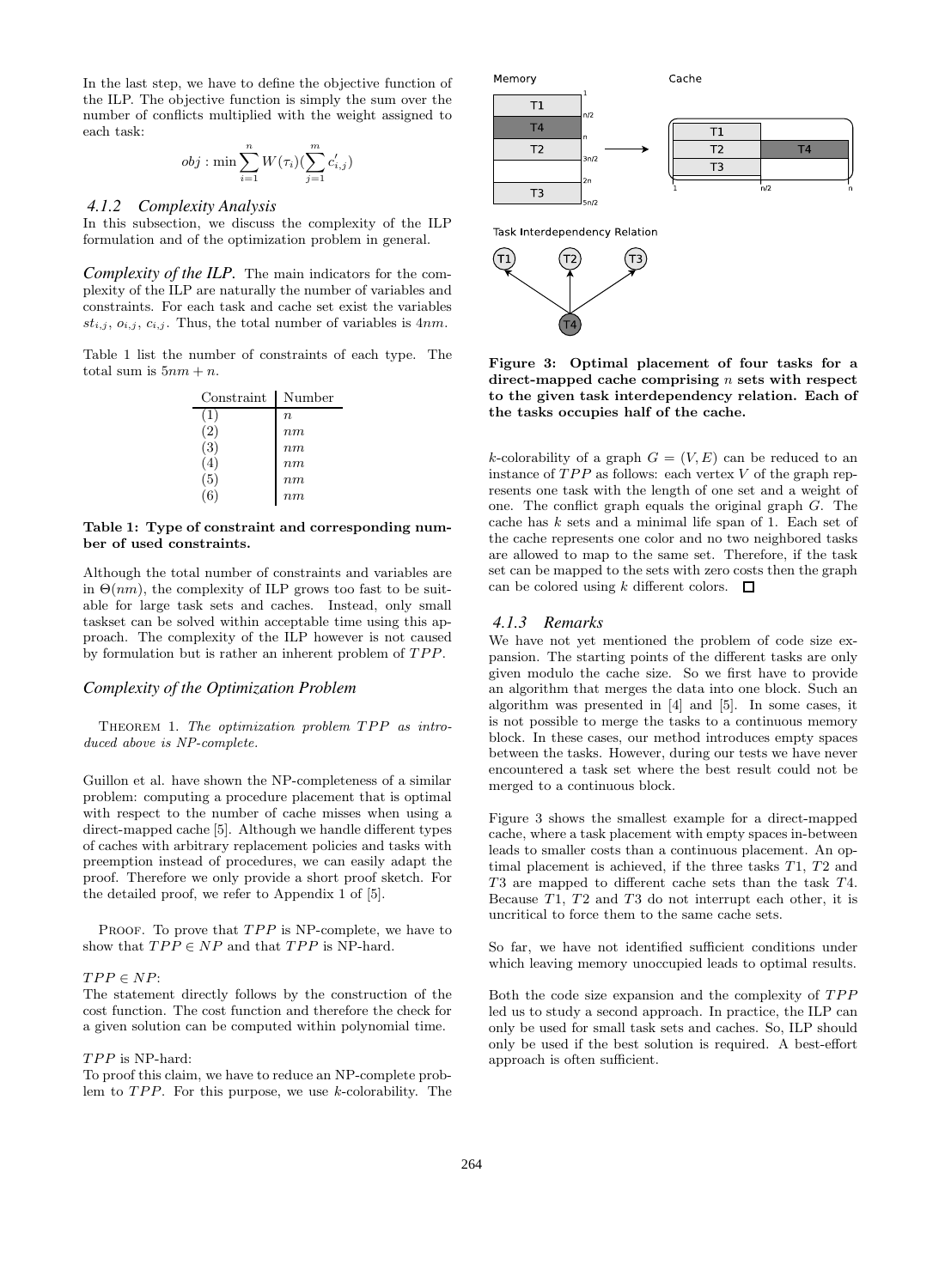### **4.2 Simplified Optimization Problem**

The empty spaces within the memory image introduced by the first method are on the one hand very unpleasant in the scope of embedded systems, where memory is limited, and on the other hand only provide limited improvement with respect to the performance. For these reasons, we will define a second optimization problem that allows only continuous memory images. Therefore, we have investigated task permutation placements.

*Definition 5.* A *task permutation*  $\sigma : T \mapsto T$  is a bijective function which maps each element of  $T$  to another element of the set T.

Using this definition, we can adapt the definition of a task permutation placement M .

*Definition 6.* A function  $M' : T \mapsto \{1, \ldots, m\}$  is a task *permutation placement* of the taskset T, iff there exists a permutation  $\sigma$  such that  $M'(\sigma(\tau_i)) = M'(\sigma(\tau_{i-1})) + S(\sigma(\tau_{i-1}))$ for all  $i \in \{2, \ldots, n\}$ .

The revised optimization problem  $TPP'$  is  $TPP$  with a task permutation placement function M .

Next, we will discuss the complexity of the revised problem  $TPP'$  and will later on provide an heuristic for it.

#### *4.2.1 Complexity Analysis*

Although we have simplified to problem to allow only continuous memory images, Theorem 2 states that the problem is still too complex to be solved exactly.

Theorem 2. *The simplified optimization problem* TPP *is NP-hard.*

PROOF. The proof bases on Theorem 1. As above, we reduce the k-colorability of a graph  $G = (V, E)$  to an instance of TPP . However, we can not use the same transformation, since the result of TPP is not necessarily a permutation. To get rid of this restriction, we have to insert dummy-tasks which are used only to fill the gaps between the other tasks. These dummy-tasks have cost and size one and have no conflict with any tasks but themself. By this, we can ensure that each task mapping forms a permutation of the task set.

The number of inserted dummy-tasks must be polynomial bounded. But since we need at most  $k * |E|$  new tasks to fill all gaps the statement follows directly from Theorem 1.  $\Box$ 

#### *4.2.2 Simulated Annealing*

The restriction applied to the task placement problem shortens the solution space but as we have just shown the problem is still NP-hard. Because of this fact, we will provide an heuristic instead of an exact algorithm for TPP .

For the heuristic approach, we used simulated annealing. The algorithm starts with a random permutation and greedily selects a neighboring permutation with the best costs.

*Definition 7.* A permutation  $\sigma'$  is a *neighbor* of the permutation  $\sigma$ , iff  $\sigma$  can be reached from  $\sigma'$  only by swapping the position of two tasks:

$$
\exists i, j \in \mathbb{N}: \begin{array}{l} \sigma'(\tau_i) = \sigma(\tau_j) \wedge \\ \forall k \in \{1, \ldots, n\} \setminus \{i, j\} : \sigma'(\tau_k) = \sigma(\tau_k) \end{array}
$$

The set of all neighbors of a permutation  $\sigma$  is denoted by  $NE(\sigma)$ .

If no improvement is possible, the algorithm swaps to the second best permutation within the set of neighbors and starts searching from this new permutation on. However, selecting the second best permutation is only allowed  $p$  times, where  $p$  is a predefined parameter. The higher  $p$  is the more of the state space is visited. Of course, we have to ensure that each permutation is visited at most once. Thus, we must keep a set of visited permutation which we always substract from the set of neighbors. The algorithm in pseudo code is given in Algorithm 1.

#### *Algorithm 1.*

simulated annealing (permutation  $\sigma_{start}$ , int p)

```
{
  \sigma_{cur} = \sigma_{start}\sigma_{best} = \sigma_{start}visited = visited \cup \{\sigma_{start}\}\while (p \neq 0){
      /∗ select next candidate ∗/
      let \sigma' \in NE(\sigma_{cur})with C(\sigma') = \min(\{C(\sigma) | \sigma \in NE(\sigma_{cur})\} \setminus \text{visited})visited = visited \cup {\sigma'}
      /∗ is it better than the current? ∗/
      if (C(\sigma_{cur}) > C(\sigma')){
         /∗ is it best permutation seen so far? ∗/
         \sigma_{cur}=\sigma'if (C(\sigma_{best}) > C(\sigma') \{ \sigma_{best} = \sigma' \}}
      /∗ if not, continue with a worse result ∗/
      else
      {
        p = p - 1\sigma_{cur} = \sigma'}
  }
}
```
# **5. EVALUATION**

In this section we evaluate our approach. Section 5.1 discusses the framework in which we have embedded our task placement algorithm. Section 5.2 discusses the effectiveness of the heuristic presented in Section 4.2.2.

#### **5.1 Framework**

Figure 4 shows the three steps of our task placement optimization method. At first, we compile the source code into object files. Next, we determine the size of each task. For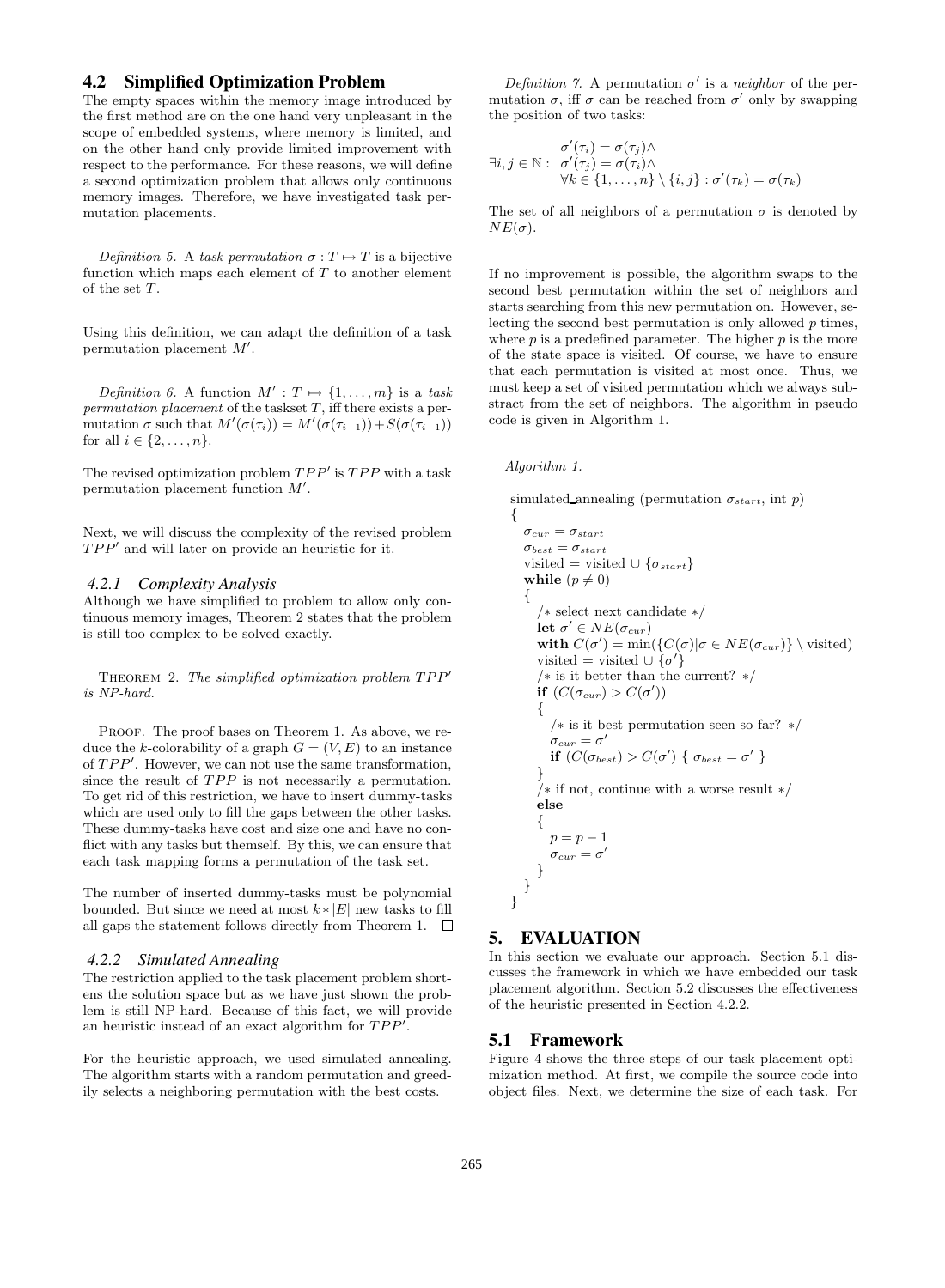

**Figure 4: Task Placement Framework.**

this we need annotations that indicate which functions (contained in the object files) belong to each task. Apart from that, both the task periods and the task interdependency relation are encoded in these annotations. With this information and the system configuration (amongst others, the cache configuration) we optimize the task placement with respect to the cost functions as discussed in Section 4. Finally, we instruct the linker to align the tasks according to the computed placement and to produce a memory image that can be uploaded into the embedded system's main memory.

### **5.2 Tests**

We have evaluated our approach by optimizing several task sets with tasks from the WCET Benchmark [2]. To measure the effectiveness of our task placement method, we have simulated the tasks sets under the RTEMS operating system [11]. The operating system itself is running on a softwareemulated ARM7 provided by the MPARM project [7]. To determine the effectiveness of our approach, we compared the number of cache misses of the worst and the best task placement.

| Number         | Task          | Size (in cache sets) |  |
|----------------|---------------|----------------------|--|
|                | nsichneu      | 1263                 |  |
| $\overline{2}$ | statemate     | 520                  |  |
| 3              | adpcm         | 253                  |  |
| 4              | fft:1         | 131                  |  |
| 5              | compress      | 118                  |  |
| 6              | edn           | 115                  |  |
| 7              | lms           | 115                  |  |
| 8              | jfdctint      | 115                  |  |
| 9              | loop3         | 112                  |  |
| 10             | minver        | 108                  |  |
| 11             | <b>SYSTEM</b> | 250                  |  |
|                | Total Size    | 3100                 |  |

#### **Table 2: Shows the size in the number of cache sets for each task.**

For our measurements, we have used the 10 largest tasks of the WCET Benchmark to form three different task sets. Figure 5 shows the task set interdependencies. For the sake of simplicity, we have chosen a simplified display. Instead of drawing edges between two tasks that might interrupt each other, the figure displays which tasks depend on each other.



**Figure 5: Shows the structure of the task sets A, B and C. Incoming edges denote which tasks have to be completed before a task may begin.**

If there is no path between two tasks, they might possibly evict each other from the cache. We have designed the task sets such that task set  $A$  shows many, task set  $B$  features some and task set C offers only few possible preemptions.

We have optimized the task sets for three different instruction caches using the LRU replacement strategy:

- 16kb direct-mapped cache with 1024 sets
- 32kb two-way set-associative cache with 1024 sets
- 32kb four-way set-associative cache with 512 sets

The WCET Benchmark tasks are rather small. Thus, we have chosen small caches, to ensure that conflicts between the tasks occur. Table 2 shows the tasks and their corresponding size. The *SYSTEM* task comprises system code and is assumed to be in conflict with every other task. Note that the some tasks do not fit entirely inside the cache (divided by the associativity).

Table 3 shows the cost ratio and the measured cache-miss ratio of the best and the worst task placement for each task set and cache configuration. The measurement shows that there is no direct correlation between the number of (possible) preemptions and the decrease of cache misses. The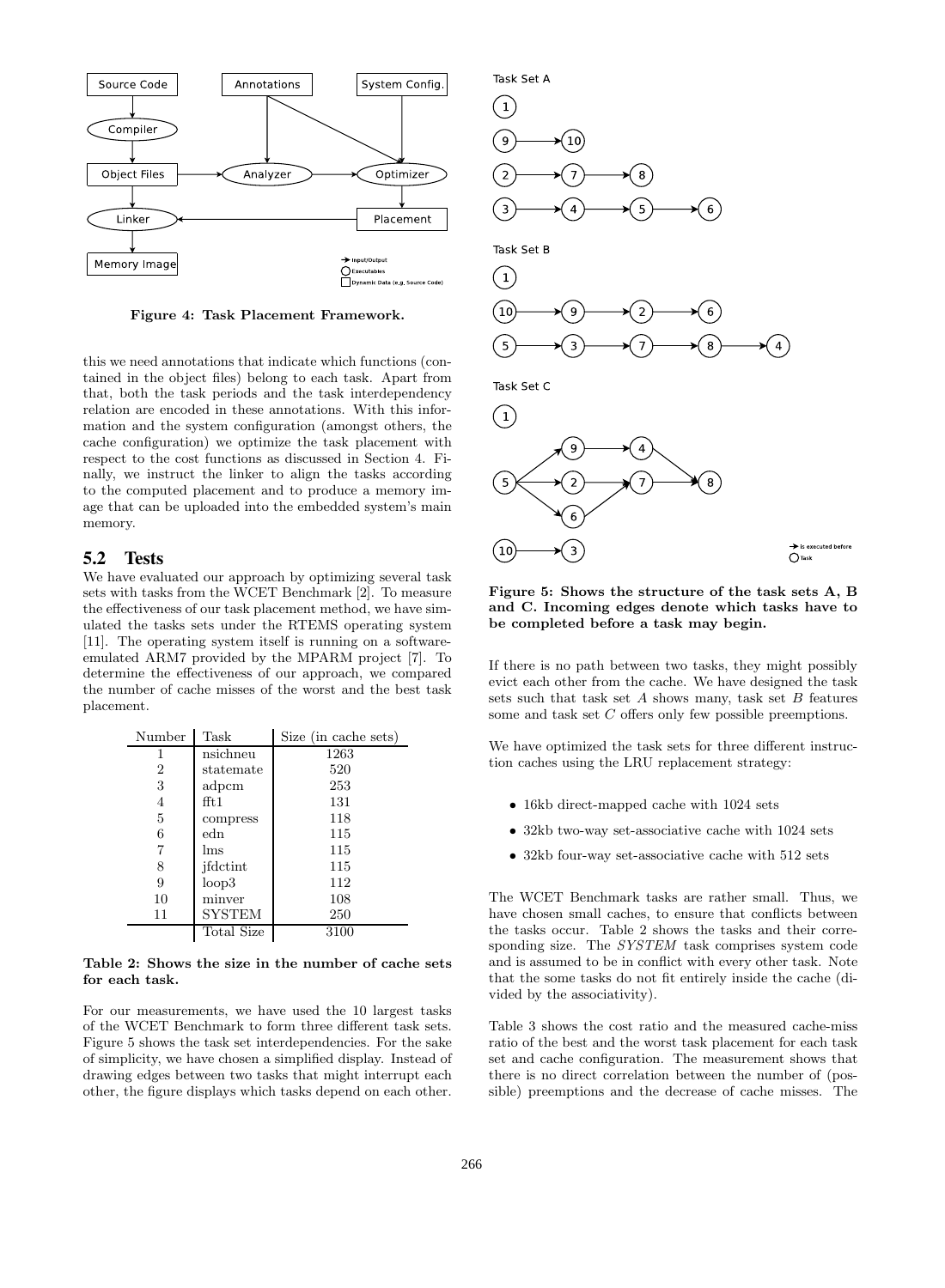effectiveness of the optimization strongly depends on the task set and the used cache. The ratio between the task set size and number of cache sets strongly influences the effect of our optimization. However for each test case, we were able to decrease the number of cache misses ranging from  $1\%$  up to over 50%.

However, our measurements also show that the cost ratio between the best and the worst task placement does not indicate how well the cache-miss ratio will improve. The reason for the divergence between the two ratios is to be found in the structure of the tasks. So far, we have only taken the task sizes into account and weighted each occupied cache set equally. However, certain code sections (e.g., loop bodies) are certainly executed more often. Evicting such a code section is thus more costly than evicting a code region a task visits only once. We will address this improvement in future work.

| Task Set      | Cache    | <b>Sets</b> | Cost Ratio | Miss Ratio |
|---------------|----------|-------------|------------|------------|
| Α             | direct   | 1024        | 79%        | 47\%       |
| А             | two-way  | 1024        | 52%        | 62\%       |
| А             | four-way | 512         | 71%        | 99%        |
| В             | direct   | 1024        | 76%        | 85%        |
| В             | two-way  | 1024        | 52%        | 77\%       |
| В             | four-way | 512         | 67%        | 98\%       |
| С             | direct   | 1024        | 81\%       | 83%        |
| $\mathcal{C}$ | two-way  | 1024        | 59%        | 49%        |
| С             | four-way | 512         | 77%        | 98%        |

**Table 3: Shows cost and cache-miss ratio between the best and worst task permutation placement.**

Table 4 shows the percentage of persistent cache sets for the task *compress* as optimized by our analysis. In case of the direct-mapped cache, our method was not able to find a placement for any of the three task sets, where no cache set occupied by the task *compress* could be classified as persistent. To compute a safe execution time estimate for the given task, the timing analysis must assume that the content of each cache set to be unknown. In case of the two-way and four-way set-associative caches, our method was able to find a placement for every task set, where all the cache sets *compress* occupies could be classified as persistent. In this case, the previously computed WCET for that task is safe in the context of preemptive scheduling. The only exception forms the placement for task set  $B$  in case of the two-way set-associative cache, where our method was able to identify only 34% persistent cache sets. Assuming the contents of the other cache sets to be unknown, a timing analysis is then able to compute a safe as well as tight execution time estimate for the given task.

# **6. CONCLUSION AND FUTURE WORK**

In this paper, we presented a new method to optimize and analyze the cache-performance of task sets running on embedded systems with preemptive scheduling. We exploit the fact that different task placements within the memory lead to different cache-interferences during execution. For a given task set and a cache configuration our method adjusts the starting position of the tasks such that the threat to the cache sets is globally minimized. This optimization improves the cache performance on the one hand and statically clas-

| Task Set | Cache    | Sets | Persistent Cache Sets |            |
|----------|----------|------|-----------------------|------------|
|          |          |      | Best Case             | Worst Case |
| А        | direct   | 1024 | $0\%$                 | $0\%$      |
| A        | two-way  | 1024 | 100%                  | $0\%$      |
| A        | four-way | 512  | 100%                  | $0\%$      |
| В        | direct   | 1024 | $0\%$                 | $0\%$      |
| В        | two-way  | 1024 | 34\%                  | $0\%$      |
| В        | four-way | 512  | 100%                  | $0\%$      |
| C        | direct   | 1024 | $0\%$                 | $0\%$      |
| С        | two-way  | 1024 | 100%                  | $0\%$      |
| C        | four-way | 512  | $100\%$               | 31\%       |

**Table 4: Shows the percentage of persistent cache sets for the task** *compress***.**

sifies whether cached entries are persistent or threatened during the execution of a task. In contrast to other approaches our method does not need to modify the code and thus does not impair the execution time of a task. The cache-set classification finally makes precise timing guarantees for preemptively scheduled tasks a reachable goal.

For the optimization, we introduced a simple performance model to compare the performances of different placement and to derive the classification of the cache entries. On top of this model we developed two slightly different optimization problems and showed the NP-hardness of both. The first problem optimizes the performance independent from the used memory space and the second one only allows minimal memory usage. Additionally, we presented an ILP formulation for the first one and an heuristic approach for the second.

The measurements show that our method is able to compute cache-efficient task placements. We have observed that the effectiveness of our approach strongly depends on the optimized task set. Because we have no access to real-world applications (e.g., task sets of an automotive system), we were only able to apply our method to self-written task sets. However, we are very optimistic that our method will prove valuable in practice.

The framework we introduced within this paper offers a wide area for future work. The performance model can be enriched with more detailed information about the task set and the tasks themselves. For instance, information about recurring or sequential code segments could lead to a better approximation. To derive this information static analyses or the help of the compiler and its data could be used. Another important issue is the level of detail. Not only the tasks within the set but also the procedures of the tasks can be moved within the main memory to allow a higher variability and therefore better performances. The different steps of the method could be combined to a semi-automatic implementation of the framework where the user only has to provide the task interdependencies. Last but not least, a final evaluation of the method using task sets from industry is left for further research.

# **Acknowledgements**

Thanks to Rheinhard Wilhelm and the anonymous reviewers for many helpful suggestions on how to improve the paper.